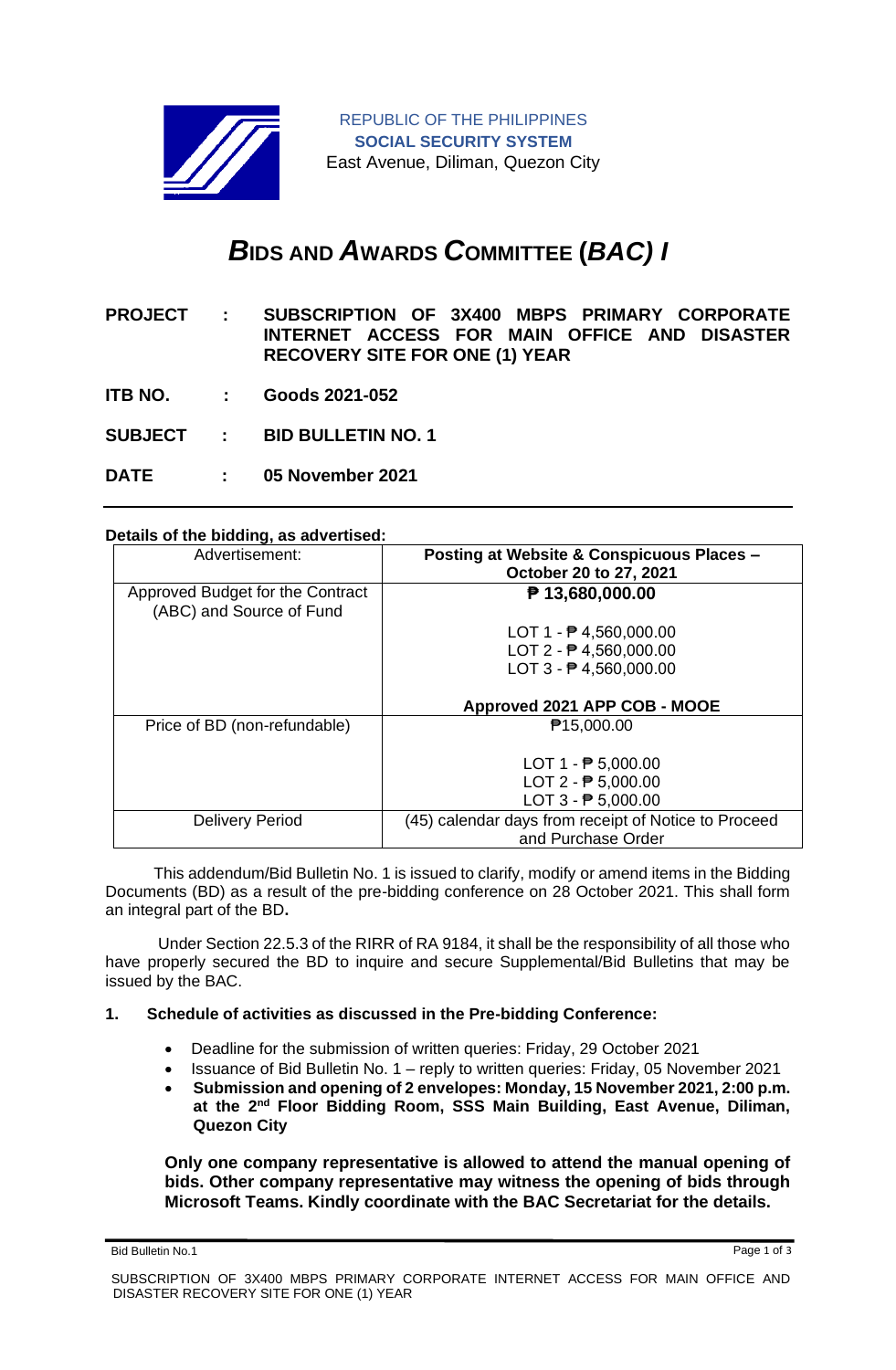## **2. Amendments/Clarifications - Annex "A"**

## **3. Documentary Requirements**

## **a. 1 st Envelope**

a.1 PhilGEPS Certificate of Registration and membership.

In case of uploaded document/s, which validity period had already expired, submit the updated document/s.

- a.2 Statement of all its Ongoing Government and Private Contracts, including contracts awarded but not yet started, if any, whether similar or not similar in nature and complexity to the contract to be bid;
- a.3 Statement of Single Largest Completed Contract (SLCC) similar to the project to be bid, **with supporting documents**, equivalent to at least **50% of the ABC**, completed **within two (2) years** prior to the submission and opening of bids, adjusted by the bidder to current prices using PSA's consumer price index;

For this purpose, similar contracts shall refer to Subscription 400 Mbps Internet Access.

- a.4 NFCC Computation or committed Line of Credit (form supplied)
- a.5 JVA, in case of Joint Venture Class "B" Documents (Each partner of the joint venture shall submit the legal eligibility documents. The submission of technical and financial eligibility documents by any of the joint venture partners constitute compliance, except for SSS Clearance that must be complied by all JV partners);
- a.6 Bid Security (2% of the ABC for Cash or Manager's/Cashier's Check payable to SSS or Bank Draft of the ABC, 5% of the ABC for Surety Bond **or** Bid Securing Declaration – form supplied) and **a copy of the Authority to Notarize from the Notary Public).**
- a.7 Technical Documents project requirements
	- Section VI Schedule of Requirements (pages 29 to 30)
	- Section VII Statement of Compliance with the Technical Specifications (pages 31 to 36)
- a.8 Omnibus Sworn Statement **and a copy of the Authority to Notarize from the Notary Public.**
- a.9 Foreign ownership limited to those allowed under the rules may participate in this Project, provided must submit any of the following:
	- Copy of Treaty, International or Executive Agreement; Or

• Certification from the relevant government office of their country stating that Filipinos are allowed to participate in government procurement activities for the same item or product.

• Certification from the DTI if the Bidder claims preference as a Domestic Bidder or Domestic Entity.

## **b. Checklist of the 2nd envelope:**

- b.1 Bid Form (form supplied) pages 42 to 43
- b.2 Bid Breakdown (form supplied) page 44

#### **c. Additional Requirements to be submitted by the bidder with the Lowest Calculated Bid**

Bid Bulletin No.1 Page 2 of 3